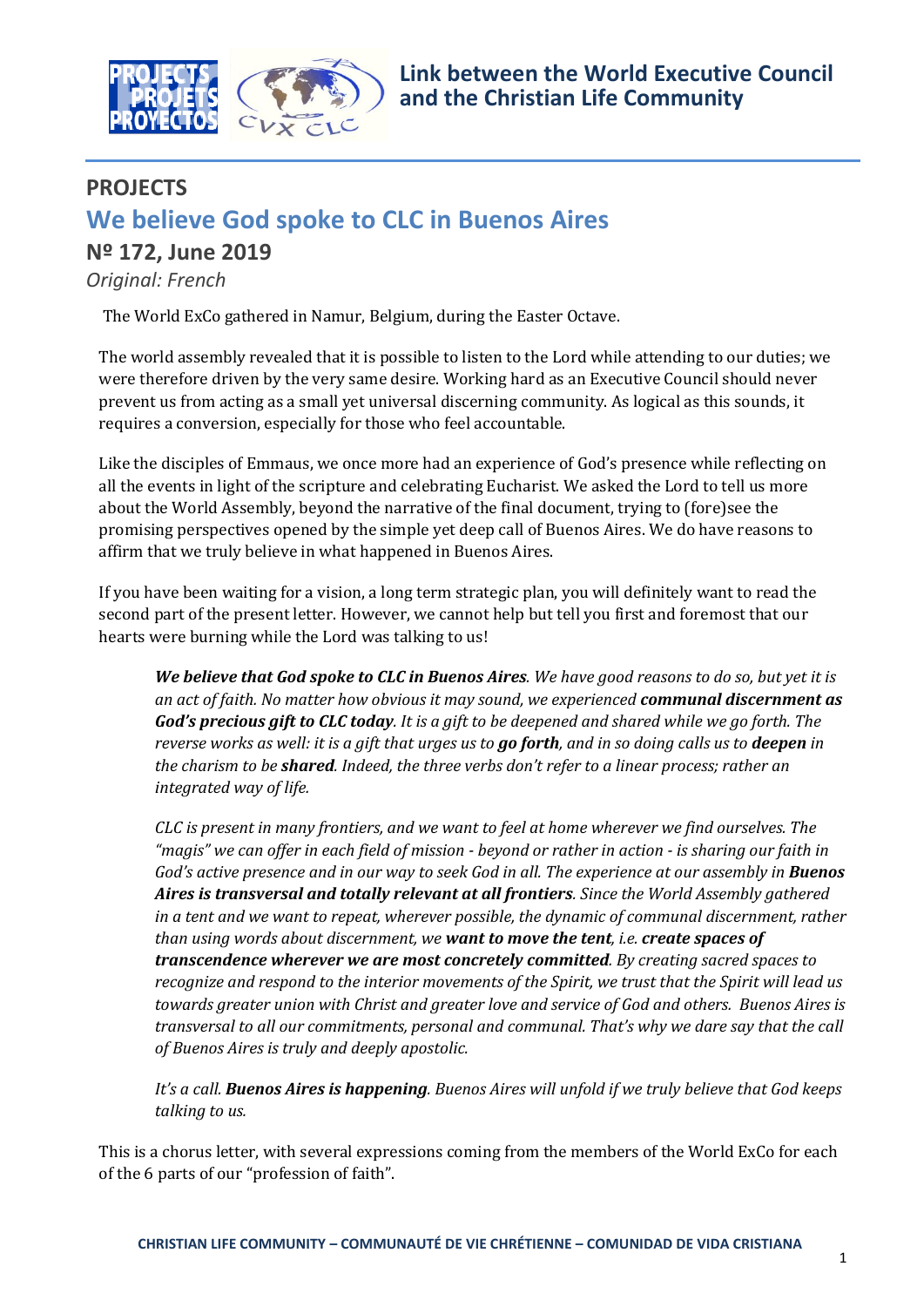## **We believe that God spoke to CLC in Buenos Aires because …**

At the heart of the experience was a modern-day miracle. And we were witnesses to it. *The community, though diverse, prayed as one.*

The heart of the world CLC was torn by the pain, love and faith of the people of Barrio San Miguel. *We were honest and free to look at our communal sins and paralysis.*

The Holy Spirit inspired us to try things that only the Love of God can achieve.

*Without a business tone, we were sent to the world.*

The Holy Spirit invites us to offer ourselves through our deepest gift.

*The Lord spoke to us with a clear and strong message.*

We resisted the temptation of an advance "doctrine"; instead, we were open to purification and conversion of heart.

*We made an experience of integration and received the grace we were asking fo : it was a reconnection of people, identity, and mission.*

A "burning bush", a "take off your sandals" experience.

*The Holy Spirit is alive!*

Buenos Aires is a Copernican Revolution, a call to look at our identity in a new way. In addition to being a discerning and serving community, we are called to offer ourselves, while journeying with others.

## **Communal discernment is God's precious gift to CLC today**

In a world of post-truths, discernment is an urgency.

*Pope Francis said, "People need welcoming, integration, accompaniment and discernment, but discernment is the less developed dimension in the Church."*

God showed us that the discernment of the community is at the center of our mission. It is not only a means, but central to who we are and our way of proceeding.

*Communal discernment brings unity in purpose.*

In an age of uncertainty and a society of risk, we need to develop a democracy of discernment. *The liberation of the poor starts with the liberation of awareness. Discernment is a tool for the deepest kind of liberation.*

Communal discernment includes everyone.

*Generate processes and experiences of discernment with people in any place where there is fear, division, doubt, pain, conflict, misunderstanding, exclusion, abuses, failure, non-sense... In any place where freedom and love are lost.*

We are called to open spaces of communal discernment wherever we are in today's world. Let our very presence invite communal discernment. May we radiate a holy openness.

*Discernment creates reconciliation.*

We trust that as we strive to connect with the Holy Spirit, we can listen to the movements of the Spirit in our hearts and be conduits for Christ's love and action.

## **Deepen, share and go forth. Or go forth, share and deepen!**

It is cyclical, an upward spiral, one leading to the growth of the other.

*Go forth, Share and Deepen are entry points to the path of our calling, coming from our own particular circumstances. Let's begin with where we are.*

- "We want to go forth, but *this way*" (a delegate to the Assembly, pointing to the tent of the plenary). *The final document has no specific steps. It's not about specific steps, it's about listening according to each reality. The final document is incomplete.*
- Get in touch with the Reality. It is reality which inspires Pope Francis to renew the Church. *Help everyone to be attentive to those close to them in their daily life.*

To really have an impact in the world, start with where we are, with what we have.

*To be a real lay Ignatian community.*

Our CLC charism is a gift to be treasured, nurtured, and cared for—in order to share with others and to reveal Christ's peace, joy and love.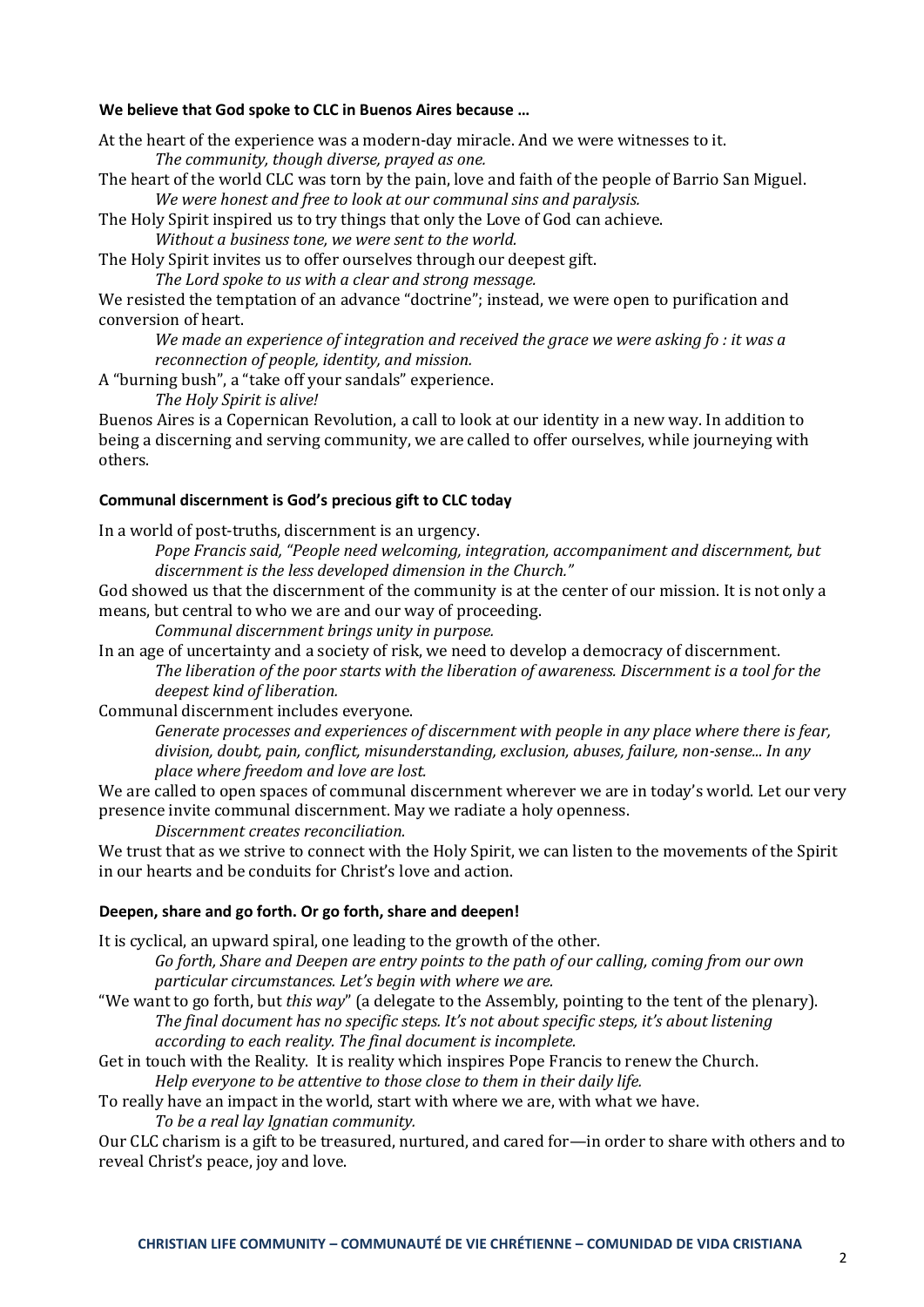*Buenos Aires is a call to a profound connection with Christ and to an apostolic impetus. We are invited to be intimate with Jesus in mission.*

## **Buenos Aires is transversal and totally relevant at all frontiers**

We were sent to discern together at the frontiers.

*We will see a blooming of apostolic fields, of frontiers.*

The call of BA is both a way of seeking and finding where we are needed most, and a way of being in any frontier we are called to.

*If we are courageous enough, we will know that our way of being IS mission, and our lives will need to be poured boldly, totally this way – in all the peripheries where the Spirit is working.* Diversity and fragilization of families require more opportunities for discernment.

*Migration and human mobility need to build bridges of shared discernment for the new society we are making.*

We asked for the grace to better integrate our charism. As a kind of bonus, we got a clear message about the unity within a diverse CLC.

*"At the center of your Ignatian spirituality is this desire to be contemplatives in action. Contemplation and action, the two dimensions together: because we can only enter the heart of God through the wounds of Christ, and we know that Christ is wounded in the hungry, the uneducated, the discarded, the old, the sick, the imprisoned, in all the vulnerable human flesh."<sup>1</sup>*

## **We want to move the tent, i.e. create spaces of transcendence where we are most concretely committed**

Create sacred spaces where we are. Create encounters, open squares.

*Move the tent and stay with those who enter, rather than spreading leaflets with instructions to build a neat tent.*

All of us now; we do not need to wait for perfection.

*Everywhere we go, we are called to open spaces of discernment. Wherever we live, we live this way*. *Whenever we leave, the way is transformed.*

We need an experience of conversion rather than perfection or sending perfect documents.



## **Buenos Aires is happening**

 $\overline{\phantom{0}}$ 

The mystery is still unfolding. The long conversation with the Spirit is continuing.

*The real frontiers lead us to paths unknown, guided only by the light of the Spirit. This is the invitation and the grace we are called to carry together.*

When God speaks, we need time to understand, to be converted, and to consent. *The invitation is clear, let us be witnesses.*

We are in the hands of God, not always a comfortable place but ultimately a place of responsibility. *If we respond to the call, something "big" will happen; it is the Spirit who creates a deep wave that we neither launch nor control.*

BA is still happening, which brings us back to the act of faith: we believe that God spoke to CLC in Buenos Aires.

> Rojean and Alwin MACALALAD • Manuel MARTINEZ Daphne HO • Fernando VIDAL • Diego PEREIRA • Najat SAYEGH Catherine WAIYAKI • Ann Marie BRENNAN • Denis DOBBELSTEIN

<sup>&</sup>lt;sup>1</sup> From the letter of Pope Francis to the CLC Buenos Aires World Assembly [\(http://bit.ly/Supplement74\)](http://bit.ly/Supplement74)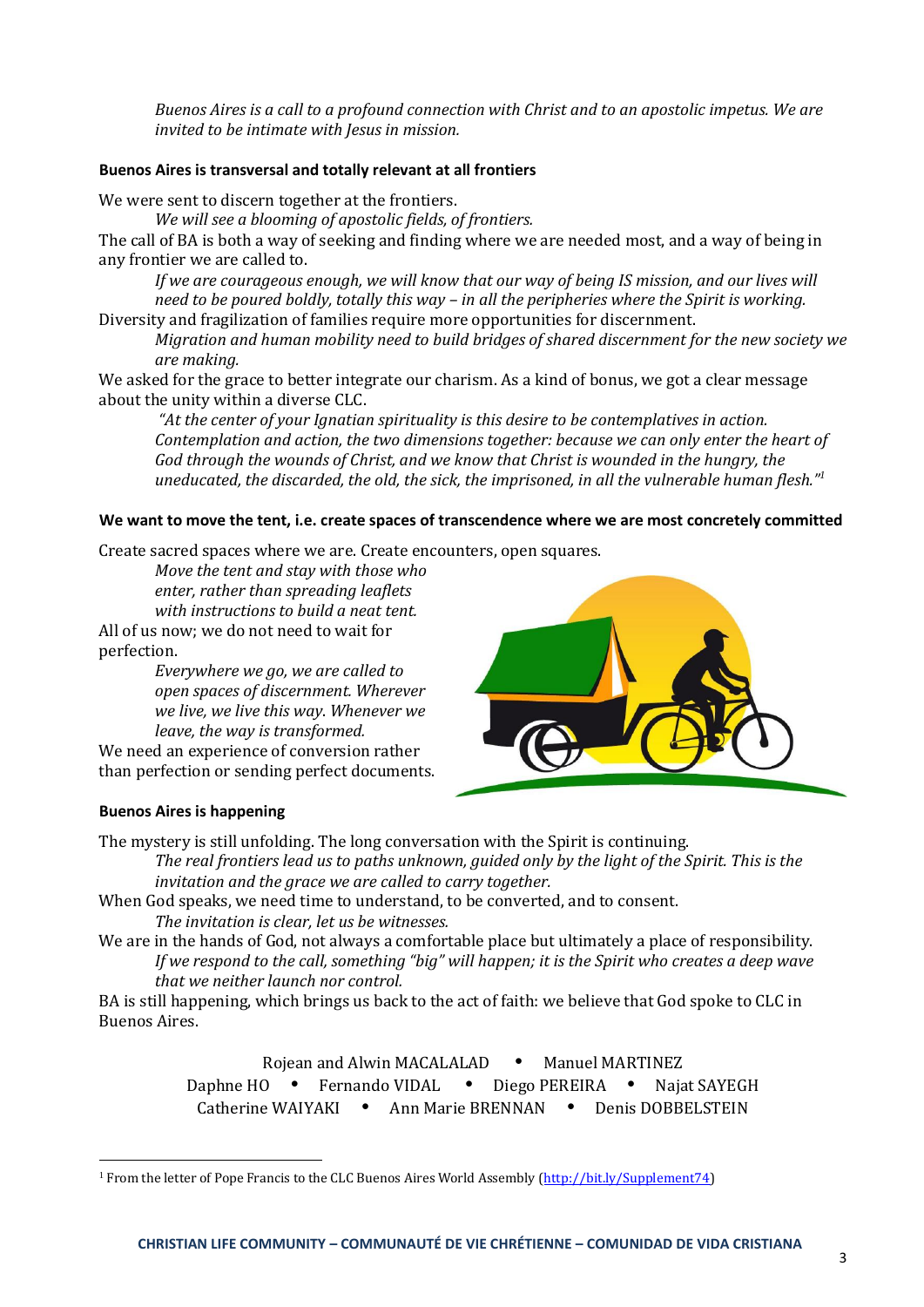# IF YOU WANT TO READ MORE ABOUT THE PERSPECTIVES WE HAVE:

In Buenos Aires, we revisited our charism, so as to dare to name what had allowed us to say with confidence that CLC itself is a gift for the Church and the world. The question was fundamental and universal. So we knew it would not be a classic discernment (i.e. a discernment leading to a choice between options / an election). The miracle of this World Assembly is that we have dared to listen to the Holy Spirit in community, without any preconceived idea as to the answer. It was a discernment that begun with a desired grace, and led to a renewed expression of our identity and calling. We can thus speak of a founding experience, which will spread especially through the testimony and the invitation to live the same approach.

Therefore, each community, whether local, regional, national or continental, is called upon to continue to experience communal discernment in more traditional contexts, where it is a matter of making a choice in relation to a specific question, either within CLC itself or in mission at any frontier. However, do not get us wrong: Buenos Aires has confirmed the apostolic desire of CLC without any ambiguity. By having communal discernment as both a gift and a calling, we were not looking at the CLC in a narcissistic way. Instead, CLC was declaring its desire to go forth in a way that is faithful to its deepest vocation.

Buenos Aires adds nothing and removes nothing from the intuitions of previous Assemblies. Yet we heard a very strong calling: the call to offer the most precious that we carry. Not exclusively Ignatian spirituality or the spirit of community or missionary impetus; rather, a better integration of the three dimensions. This is the enormous prophetic potential of this Assembly. Moreover, by calling us to give ourselves, with our desire and our ability to see the mysterious link between charism, vocation and mission, the Spirit has made us glimpse as a "bonus", by overabundance, the fundamental link which will gradually make CLC a true apostolic body of lay Ignatians. This is what one of us has summarized with this clear formula: *Communal discernment offers unity in purpose*.

We believe it will take time to assume the call and to deploy our potential. Definitely much longer than 5 years. However, to avoid giving the (false) impression that we have to prepare ourselves for a long time before moving on, we propose to constantly interchange the order of the three verbs used in the final document of the World Assembly. We even suggest that you look for synonyms that will more accurately express what it means to "deepen, share, and go forth" for your community.

However, if it is necessary to speak about the ExCo, you may know that we DESIRE to dedicate ALL of our mandate to help direct and integrate ALL the efforts into perspectives that respond to the call of Buenos Aires :

- **Communal discernment in a way of life that is essentially apostolic.** Communal discernment combines perfectly with the iceberg<sup>2</sup> presented by Franklin Ibañez in Beirut. It is an attitude to cultivate at all levels, from level "A", in our families, in our professional environments, in all our places of service.
- **Sharing our gift in all identified and emerging frontiers.** More than ever, we are invited to question what it means to be lay and Ignatian in our present and future fields of mission. It is not a matter of being original for the sake of pleasure or challenge, but for considering as a responsibility the promotion of the "tools" that help being contemplatives in action. It is not a treasure to cherish, but a gift to share, daring to be creative in pastoral work.

 $\overline{\phantom{0}}$ 

<sup>&</sup>lt;sup>2</sup> "Challenges for the CLC Mission" by Franklin Ibañez. Progressio Supplement #70 [\(http://bit.ly/Supplement70\)](http://bit.ly/Supplement70)